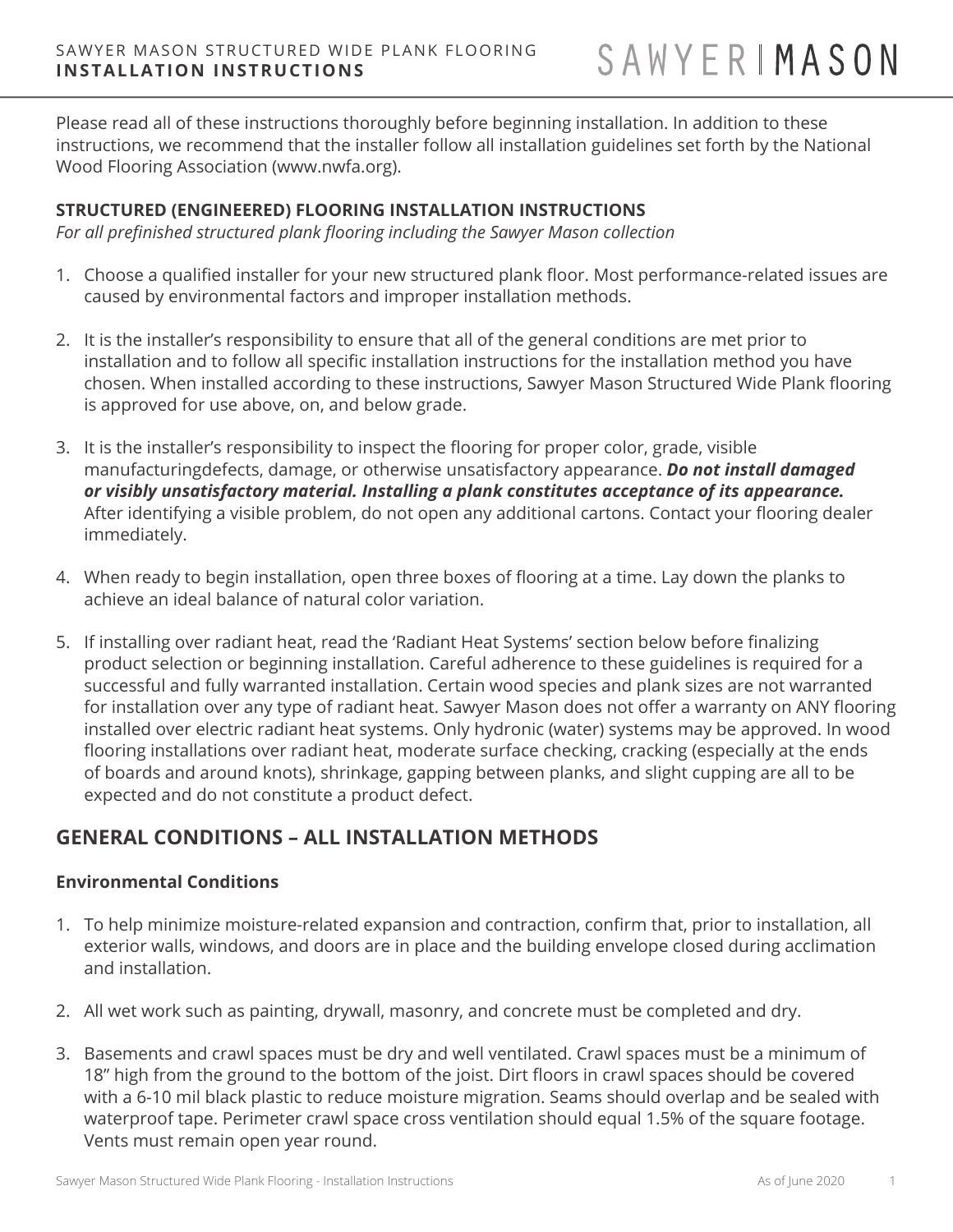- 4. Exterior grading should be complete and drainage should move away from the building structure with a minimum drop of 3" in 10'.
- 5. Permanent HVAC should be on and operational and maintained between 60-75°F with relative humidity of 35% - 55% for a minimum of seven days prior to delivery, as well as during and after installation of the flooring. Humidity levels below 35% or above 55% may cause movement in the flooring, gapping between pieces, cupping, cracking and other problems. Use of a humidification/ dehumidification system may be required to maintain proper humidity levels, particularly over radiant heat.

## **Acclimation**

Ensure that the flooring has been properly acclimated to the site conditions prior to installation. The flooring must be delivered to the jobsite and brought up to ambient indoor temperature (usually 2-5 days). DO NOT OPEN PACKAGES OF FLOORING UNTIL READY TO INSTALL. The flooring has been packaged at an optimal moisture content level. Additional special requirements apply when installing over radiant heat. See below under 'Radiant Heat Systems' for details.

## **Subfloor Conditions**

Ensure that subfloors meet the following criteria:

## **1. Clean**

Subfloors must be scraped clean and free of debris. Sweep and /or vacuum all debris from the subfloor. Debris on the subfloor may cause over-wood and uneven surfaces in the finished floor, poor fit between planks, and poor adhesive bond in glue-down installations.

## **2. Flat**

Subfloors must be flat to within 3/16" over any 10' radius and 1/8" over any 6' radius. Check the flatness using a straight edge, laser line or string line. Grind, scrape, sand or shim all high or low spots. On concrete subfloors, grind all high areas and fill low areas using a quality cementitious leveling compound. Ensure that all fasteners securing the subfloor are set flush.

## **3. Dry**

Check and record all moisture and temperature conditions prior to installation. Visually check the jobsite for potential moisture problems. Look for signs of water intrusion around window and doors. Check for mold or fungus on walls and all other areas. Water intrusion may require structural repairs and/or create conditions unsuitable for flooring installation.

Check plywood and composite subfloors using a calibrated moisture meter. Be sure to use the correct moisture meter setting for the species being checked. Carefully follow the moisture meter manufacturer's operation instructions. Moisture readings should not exceed 10% in any location and the moisture variation between the subfloor and the flooring should not exceed 2% at time of installation.

Concrete subfloors must be fully cured, at least 60 days old, and should have a minimum 6-mil polyfilm between the concrete and ground. Lightweight concrete can hold more moisture and may take longer to dry out to an acceptable moisture content.

Installations over concrete require the use of a Calcium Chloride test per ASTM F 1869, or an in-situ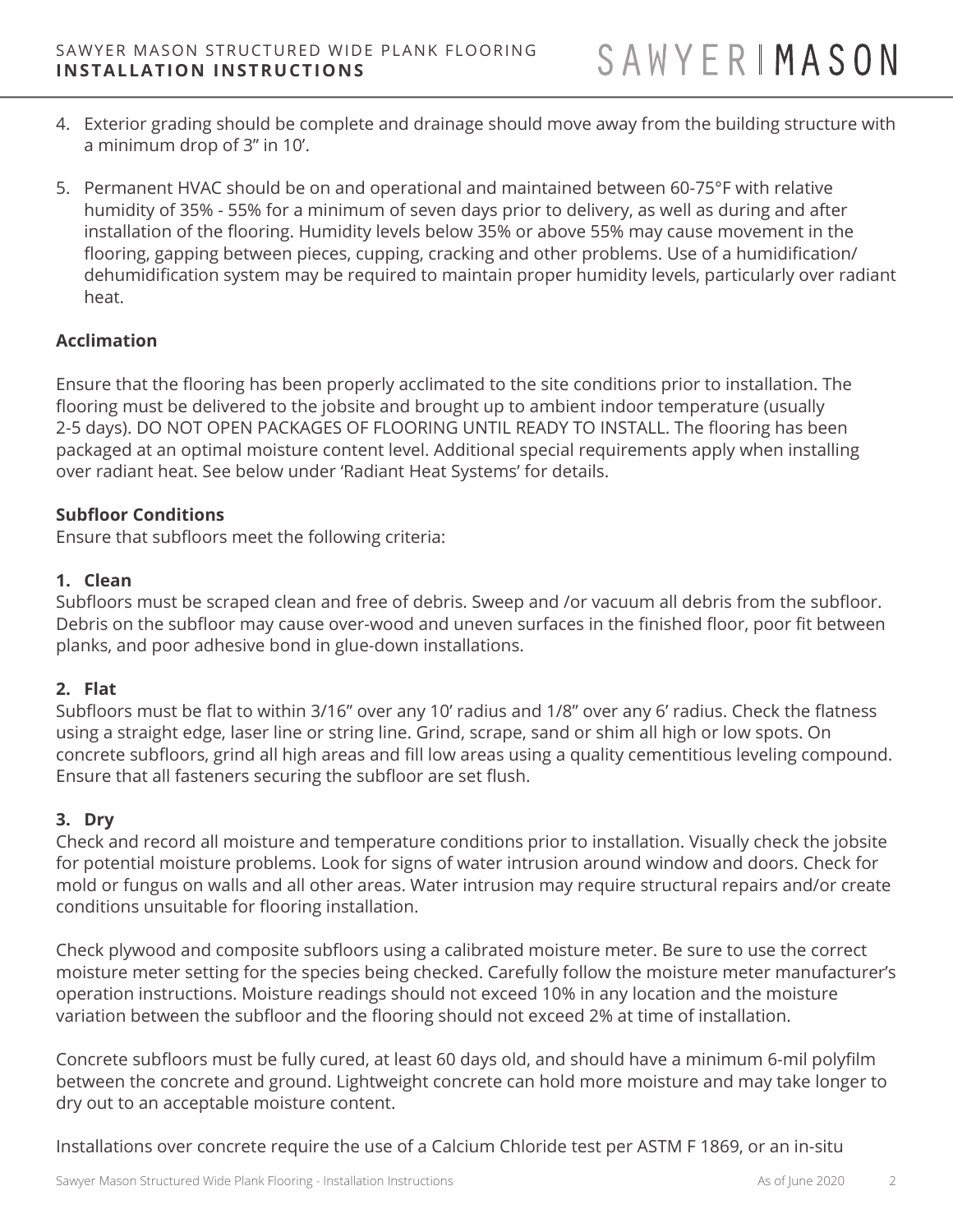Relative Humidity test using probes inserted into holes drilled into the concrete. Test all areas where wood will be installed. The results of the Calcium Chloride tests should not exceed 3 lbs per 24 hours per 1000 square feet, and in-situ test results should not exceed 75% RH. Carefully record all results.

When installing over radiant heat, more stringent requirements regarding the dryness of the subfloor apply. See 'Radiant Heat Systems' below for details.

**NOTE: These tests give a snapshot of moisture conditions at the time of the test, but do not reflect the permanent year-round condition of the substrate. If you are Gluing Down on concrete that is on or below grade, it is highly recommended to use a concrete sealer, approved by the manufacturer of the adhesive you have chosen, even if you believe the concrete is dry. Sawyer Mason is not responsible for site-related moisture issues.** 

#### **4. Structurally Sound**

Be sure that wood subfloors are well fastened. Use screws every 6" and replace subfloor panels/boards as necessary to eliminate all movement and squeaking.

#### **Acceptable Sub-Floor Types:**

#### **CDX plywood**

At least 5/8" thick for joist spacing up to 16" on center, and a minimum 3/4" thick for joist spacing greater than 16" on center (19.2" maximum). Plywood subfloors installed over concrete must be installed in accordance with the guidelines set forth by the National Wood Flooring Association (NWFA) (www.nwfa.org).

#### **OSB**

At least 3/4" thick, PS 2-92 rated or PS 1-95 rated.

#### **Existing Hardwood Flooring**

Existing floor must be well fastened, smooth, and for Glue down installations, unfinished. Existing flooring must be over a suitable subfloor as outlined above.

#### **Underlayment-Grade Particle Board**

(minimum 40 lb density) For Glue-Down/Floating floors only.

#### **Concrete Slab**

Glue Down/ Floating Floors only. Concrete must be at least 3000 lbs. density for Glue-Down installations.

### **Lightweight Concrete (gypcrete)**

Floating Floors only. Gluing to concrete that is less than 3000 lbs density is not warranted. Sawyer Mason provides no guarantee that lightweight concrete or gypcrete will remain structurally sound during the life of the floor. Separation of the flooring from the subfloor caused by deterioration or fracturing of the substrate will not be considered a product failure.

#### **Ceramic Tile**

Floating Floors only. Tile must be well-adhered and flat to 3/16" over any 10-ft radius.

#### **Resilient Tile & Sheet Vinyl**

Glue Down/ Floating Floors only. For Glue-Down, tile/vinyl must be new and non-urethane coated.

## **Preparation of the Perimeter**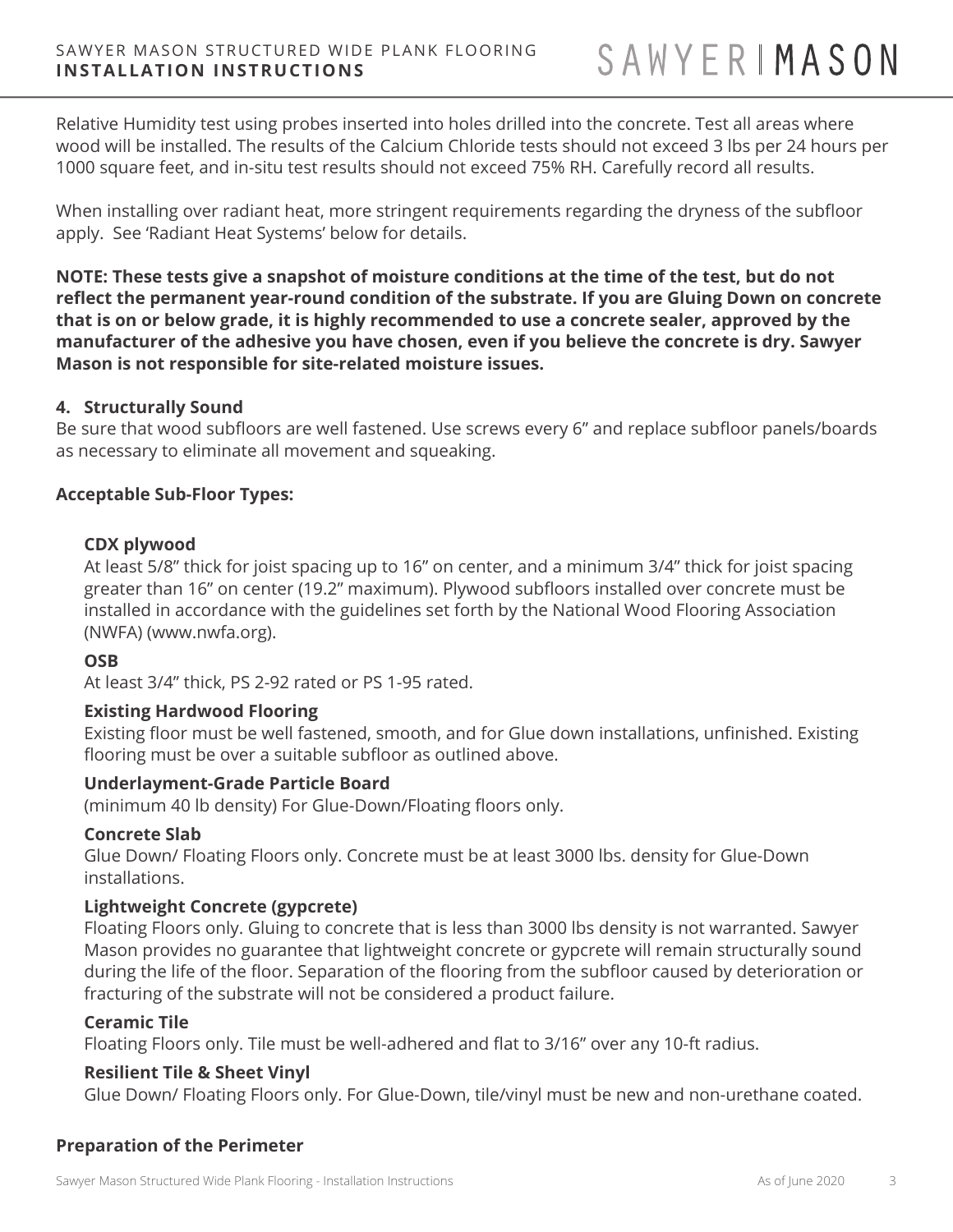Undercut door trim, jambs and casings to the thickness of the flooring plus any adhesives or underlayments you plan to use.

All wood flooring expands and contracts with changes in humidity. It is essential to install the floor leaving adequate expansion space between ALL sides of the floor (that is, leave adequate expansion space around the perimeter of the floor) and ALL vertical obstructions, including door trim, jambs, studs, plumbing, cabinets, etc. This space will be covered with base molding.

## **NOTE: Failure to provide adequate expansion space in any single location can cause damage to the entire floor.**

## **Minimum expansion space for 9/16" – 13/16" thick flooring is 5/8" Minimum expansion space for 5/16" – 1/2" thick flooring is 1/2"**

#### **Layout**

On wood subfloors, if the subfloor is fastened to joists or trusses, the flooring should be installed perpendicular or at a 45-degree angle to the joists/trusses. If possible, use an outside wall as the starting wall. No contiguous area of installed flooring should exceed 30' across the widths of the planks or 50' along the lengths of the planks. For spaces wider or longer than these dimensions, add expansion space midway through the span and cover with a T-molding or other transition piece. Contact your Sawyer Mason dealer for installation instructions in this specific circumstance.

## **General Tools and Accessories Recommended (all installation methods):**

- Pencil
- Tape Measure
- Safety Glasses
- Utility Knife
- Moisture Meter
- Hammer
- Shim Wedges
- Tapping Block
- Rubber Mallet
- Carpenter Square
- Pry-bar or Pull-bar
- Wood filler
- Scraper
- Dust Mask
- Rags
- Chalk Box and Chalk

**NOTE: When installing any prefinished flooring, never hit the planks directly with your hammer or rubber mallet. Always use a Tapping Block to protect the edges of the planks. Make sure the Tapping Block is in good condition. Hold Tapping Block down when using it.**

When sawing off pieces of the planks, use a fine-toothed hand saw, jig saw, chopsaw or guillotine.

**Avoid using tape if possible. If tape is needed, use only 3M Advanced Delicate Surface 2080EL Tape. Be sure to remove any tape within 20 minutes of application. Leaving tape on for more than 20 minutes or using the wrong type of tape will damage the finish. Never tape protective covering directly to the floor—only tape the protective covering to itself.** *Do not use tape on the Nordic Collection.* 

Once all of these general conditions are met, follow the instructions below for the specific installation you have chosen (Nail Down, Nail and Glue, Glue Down, Floating Floor, and Radiant Heat Systems).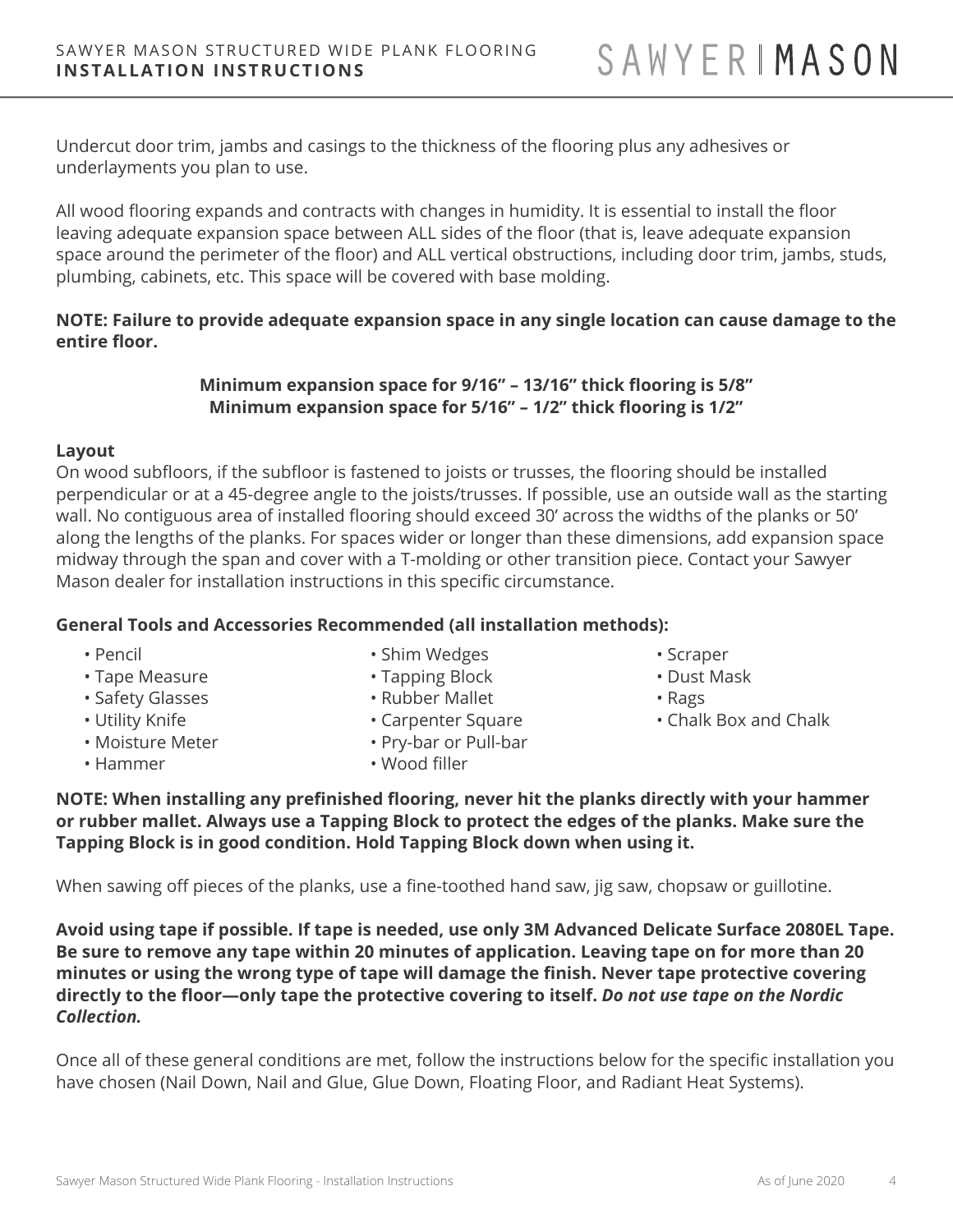## **NAIL DOWN INSTALLATION INSTRUCTIONS** – **for planks up to 6" wide**

### **NOTE: If nailing down planks wider than 6", follow the Nail and Glue Installation Instructions below.**

Sawyer Mason Structured Wide Plank Flooring can be nailed to plywood, OSB and existing wood flooring meeting the requirements outlined above under Subfloor Conditions.

#### **For Nail Down Installations, you will need the General Tools and Accessories, plus:**

- Nail set
- Tack Stapler or 1" roofing nails (for felt)
- 6-d Finish Nails or Pneumatic Finish Nailer with 1 1/4" to 1 ½" fastener
- Edge or Blind Stapler/Nailer (Manual or Pneumatic) with 1 ½" 2" Fasteners for flooring 5/8"– 13/16" thick, or 1-1/4" to 1-1/2" fasteners for flooring 5/16" – 9/16" thick (always do a test plank to verify that fasteners are seating properly and not causing dimpling on the surface)
- Compressor with hose (if pneumatic tools are used)
- 15 lb. roofing felt, #15 hardwood floor underlayment felt, or Aqua Bar underlayment paper

#### **Nailing Down the Floor**

- 1. After installing 15 lb. felt or Aqua Bar per the manufacturer's instructions, measure out from the starting wall the width of one flooring plank plus the appropriate expansion space for that thickness of flooring. Mark two points toward each end of the starting wall and snap a chalk line along the full length of the wall through the marks.
- 2. Lay the tongue side of the first row of flooring along the chalk line. Face-nail (top nail) the first row of flooring in place. Place the fasteners approximately 3/4" from the wall side (groove side) of the flooring board every 4" to 6". Continue the first row installation blind/edge nailing every 4" to 6" along the tongue and every 2" to 3" from every end joint. **Note: Blind/edge nailing of the first row may require the installer to use 6-d finish nails or the pneumatic finish nailer along the tongue.**
- 3. Continue the installation across the room, blind/edge nailing every 4" to 6" and 2" to 3" from each end joint. Stagger end joints by at least 18". Avoid creating "H" patterns (where an end joint is adjacent to another end joint in the second to last row installed). Use cut ends to start the subsequent row, discarding any pieces shorter than 12".
- 4. Trim the last row of flooring to maintain the minimum expansion space at the far wall.
- 5. At the far (finish) wall, it may be necessary to face-nail the last 2-3 rows due to the angle of the stapler/nailer. The last row or two of flooring may need to be pulled together using a pulling bar.
- 6. Complete the installation by reinstalling or installing new base moldings.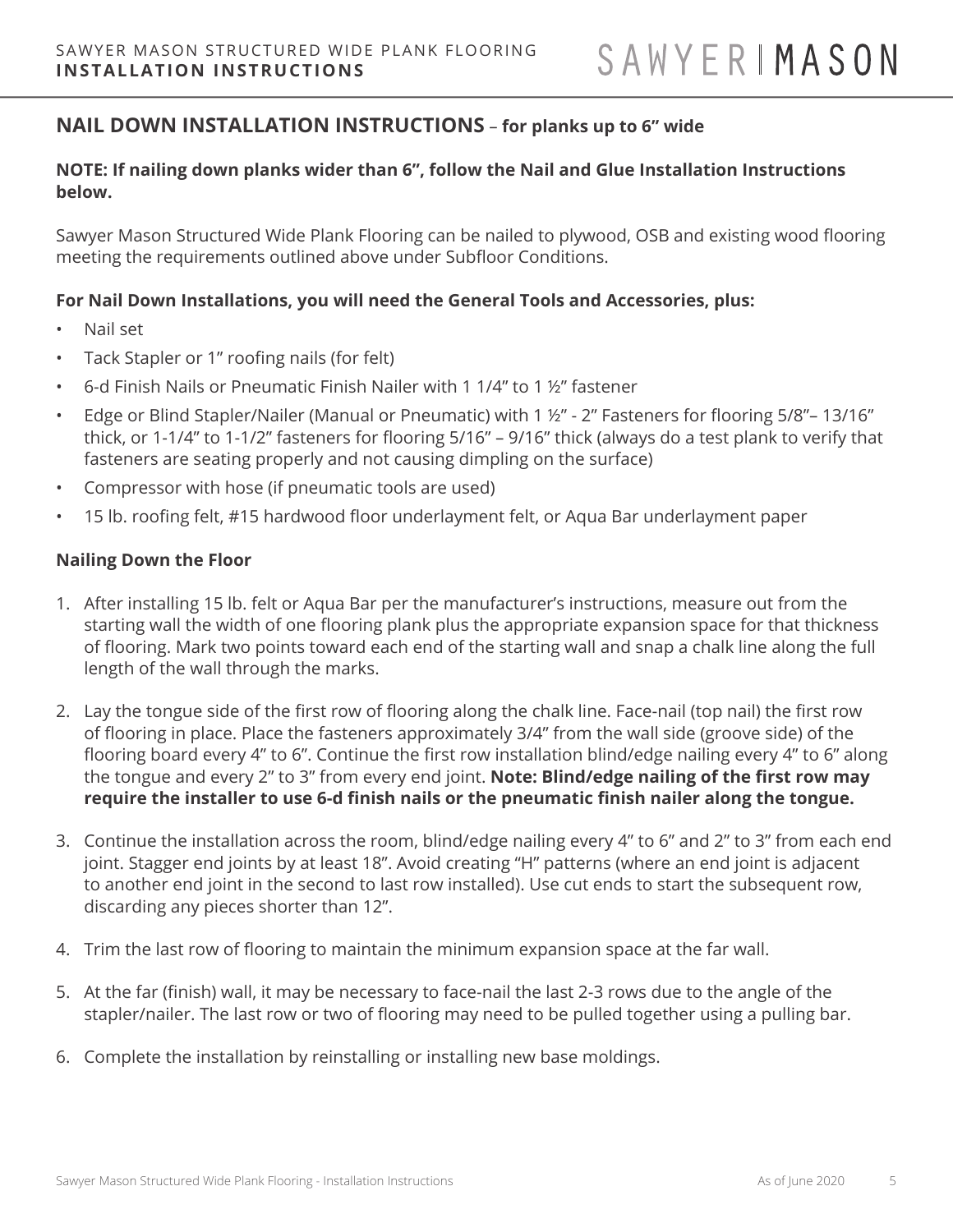# **NAIL AND GLUE INSTALLATION INSTRUCTIONS –**

## **NOTE: It is recommended to nail and glue down planks to prevent possible squeaking. However, a glue assist or full-trowel spread adhesive is only required when nailing down planks over 6" wide.**

Sawyer Mason Structured Wide Plank Flooring can be nailed and glued to plywood, OSB and existing wood flooring that meets the requirements outlined above under Subfloor Conditions.

#### **For Nail and Glue Installations, you will use the General Tools and Accessories plus the following:**

- Premium flexible wood flooring adhesive such as: Franklin 771, 811, 821; Bostik GreenForce, BEST, VaporLock or Bona R851.
- Always check with your adhesive dealer for the most up-to-date flexible adhesive offerings for prefinished floors.
- Adhesive Remover recommended by the manufacturer of the adhesive selected.
- Adhesive Trowel (if using) recommended by the manufacturer of the adhesive selected.
- Nail set
- Tack Stapler or 1" roofing nails (for felt)
- 6-d Finish Nails or Pneumatic Finish Nailer with 1-1/4" to 1-1/2" fastener
- Edge or Blind Stapler/Nailer (manual or pneumatic) with 1-1/2" 2" fasteners for flooring 5/8"- 13/16" thick, or 1-1/4" to 1-1/2" fasteners for flooring 5/16"-9/16" thick. Always do a test plank to verify that fasteners are seating properly and not causing dimpling on the surface.

## **Nailing and Gluing the Floor:**

- 1. Measure out from the starting wall the width of one flooring plank plus the appropriate expansion space for that thickness of flooring. Mark two points toward each end of the starting wall and snap a chalk line along the full length of the wall through the marks.
- 2. If using a glue-assist, apply adhesive onto board or subfloor in an appropriate pattern, or trowelspread the subfloor along the chalk line wide enough to allow the first row of flooring to be installed, being careful not to cover the line. Follow the adhesive manufacturer's recommendations for wet lay times before proceeding to the next step.
- 3. Lay the tongue side of the first row of flooring along the chalk line. Face nail (top nail) the first row of flooring in place. Place the fasteners approximately 3/4" from the wall side (groove side) of the board every 4" to 6". Once the face nails are set, use 6-d finish nails or the pneumatic finish nailer to blind/ edge nail along the tongue of the first row, every 4" to 6" and every 2" to 3" from every end joint. Check to make sure the first row is still straight along the chalk line before proceeding.
- 4. Apply enough adhesive to install 2-3 more rows.
- 5. Install the second row by sliding the groove side onto the tongue of the first row. Blind/edge nail it in to place, with fasteners every 4" to 6" and 2" to 3" from each end joint. Stagger end joints by at least 20".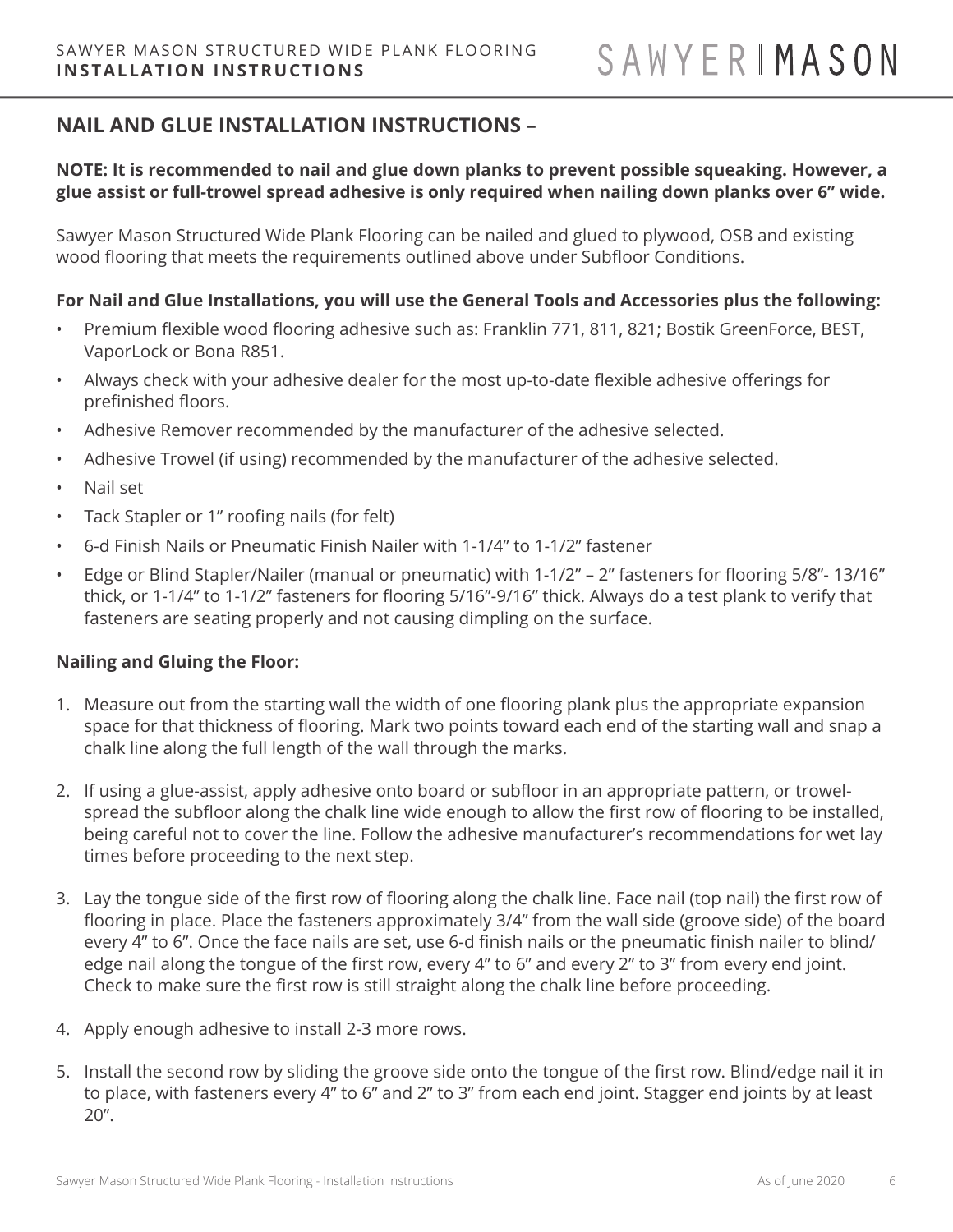- 6. Continue nailing and gluing 2-3 rows at a time in this manner across the room. Avoid creating "H" patterns (where an end joint is adjacent to another end joint in the second to last row installed). Use cut ends to start the subsequent row, discarding any pieces shorter than 8".
- 7. Most adhesives require that the installer clean the adhesive off the flooring boards during the installation. Follow the adhesive manufacturer's recommendations for this procedure. Do not use minerial spirits to remove adhesives.
- 8. Trim the last row of flooring to maintain the minimum expansion space at the far wall.
- 9. At the far (finish) wall, it may be necessary to face-nail the last 2-3 rows due to the angle of the stapler/nailer. The last row or two of flooring may need to be pulled together using a pulling bar.
- 10. Complete the installation by reinstalling or installing new base moldings.

## **GLUE DOWN INSTALLATION INSTRUCTIONS – for all plank widths**

Sawyer Mason Structured Wide Plank Flooring collections can be glued down to concrete, plywood, OSB, underlayment grade particleboard, and existing wood floors that meet the requirements outlined above under General Conditions/Subfloor Conditions. Sawyer Mason Structured Wide Plank Flooring can also be glued to other surfaces, such as well-adhered sheet vinyl, vinyl tile, ceramic, etc., but the performance of the adhesive is the responsibility of the adhesive manufacturer. It is crucial that you carefully follow the adhesive manufacturer's installation instructions for that particular subfloor surface. Sawyer Mason does not warrant the adhesive bond between the subfloor and the wood flooring.

## **For Glue-Down Installations, you will need the General Tools and Accessories, plus:**

- Premium Flexible Wood Flooring Adhesive such as: Dry Tac 7700, Franklin 771, 811, or 821, Bostik GreenForce, BEST, VaporLock, or Bona R851. Check with your adhesive dealer for the most up-todate adhesive offerings for prefinished floors.
- Adhesive Remover recommended by the manufacturer of the adhesive selected
- Adhesive Trowel recommended by the manufacturer of the adhesive selected
- Masking Tape: 3M Advanced Delicate Surfaces 2080EL Tape **NOTE: Do not use tape on the Nordic Collection.**

## **Gluing Down the Floor**

- 1. Measure out from the starting wall the width of one flooring plank plus the appropriate expansion space for that thickness of flooring. Mark two points toward each end of the starting wall and snap a chalk line along the full length of the wall through the marks. Install backer boards as guides along the wall side of the chalk line. Anchor the backer boards in place with screws or finish nails. Over concrete subfloors, anchor the backer boards with concrete screws or concrete nails. These boards will be removed later.
- 2. Lay the first row of flooring, but do not glue into place. Align the tongue side of the flooring boards against the backer board. Dry lay the next two rows of flooring in place, sliding the tongue into the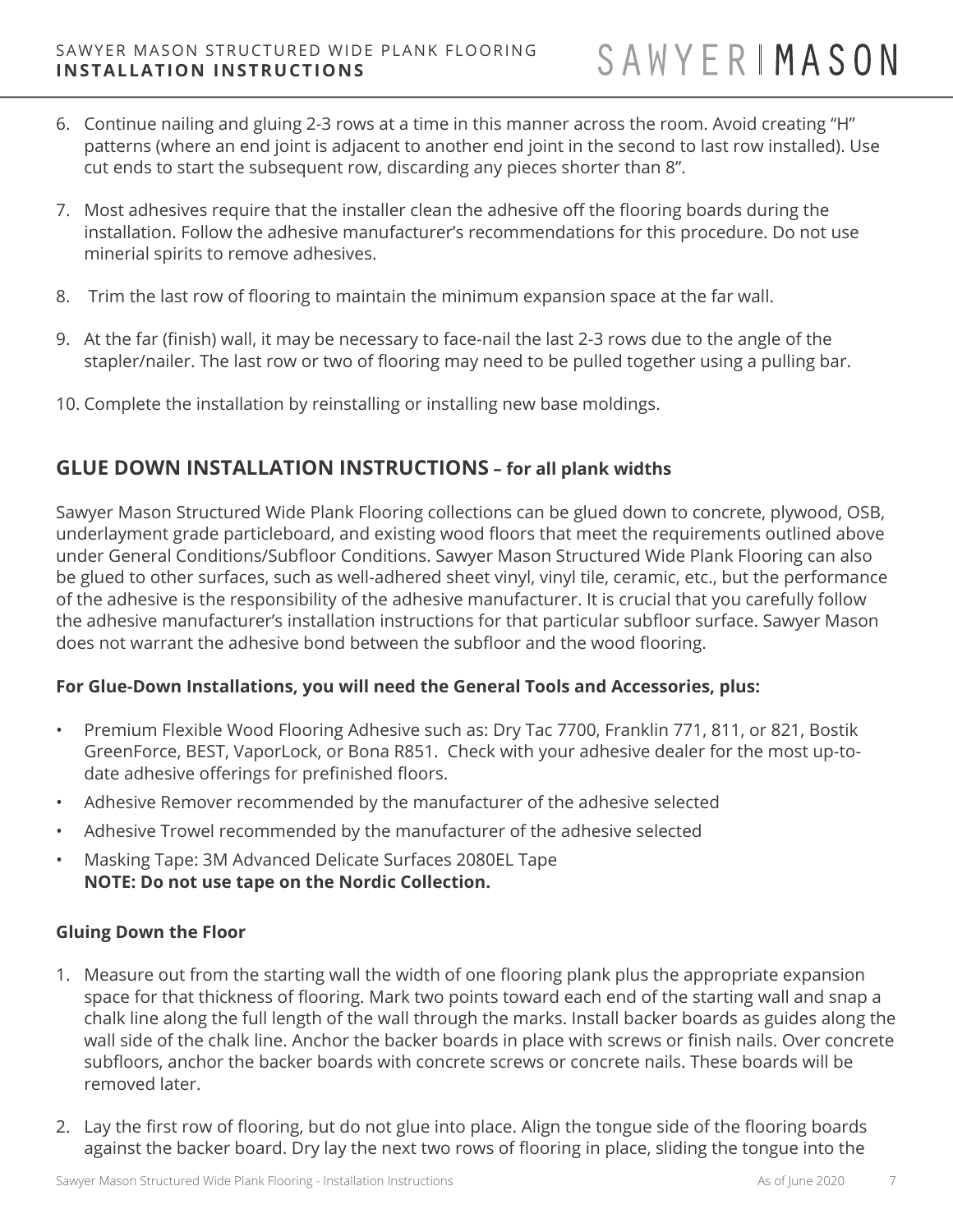groove. End joints should be staggered by at least 20". Pull the rows of flooring boards out away from the backer board approximately 24" to allow for the glue to be spread.

- 3. Trowel spread the adhesive on the subfloor along the backer board wide enough to allow the first three rows of flooring to be installed. Follow the adhesive manufacturer's recommendations for wet lay times before proceeding to the next step.
- 4. Install the first row of flooring, pressing the tongue to the backer board. Slide the tongue of the next row of flooring into the groove of the first row and continue until the first three rows are done.
- 5. If tape is needed to hold boards together, use ONLY 3M Advanced Delicate Surfaces 2080EL Tape, and be sure to remove any tape within 20 minutes of application. Straps can be used in place of tape when taping floors is not recommeneded.
- 6. Trowel spread adhesive and continue the installation across the room. Trim the last row of flooring to maintain the minimum expansion space at the far wall. Be careful not to move the installed flooring out of position. Using knee-boards can help prevent movement. Some flooring boards may need to be tapped or pulled into place with a tapping block or pull bar.
- 7. Most adhesives require that the installer clean the adhesive off the flooring boards during the installation. Follow the adhesive manufacturer's recommendations for this procedure.
- 8. Once the room is finished, remove the backer boards at the starter row.
- 9. Dry lay the first row of flooring to replace the backer board. Trowel spread the adhesive on the back of the flooring boards (not on the subfloor) and install the flooring, sliding the groove onto the tongue of the already installed starter row. Doorways and other openings may require installation of the flooring the same way. Slide the flooring boards under the previously cut door trims and casings.
- 10. Complete the installation by reinstalling or installing new base moldings.
- 11. Do not allow foot traffic on the floor for 24 hours after installation is complete.

## **FLOATING FLOOR INSTALLATION INSTRUCTIONS**

## **NOTE: Sawyer Mason Structured Wide Plank Flooring boards must be at least 4" wide to be installed as a floating floor system.**

Sawyer Mason Structured Wide Plank Flooring can be installed as a floating floor system over almost all types of subfloors including Plywood, OSB, Existing Wood Floor, Vinyl, Vinyl Tile, and Ceramic Tile provided they are clean, flat, dry and structurally sound, meeting the requirements outlined above under 'Subfloor Conditions.'

## **For Floating Floors, you will need the General Tools and Accessories, plus:**

- Tongue and Groove Glue: Franklin Titebond III or Equivalent PVA adhesive
- Underlayment Pad: ~1/8" thick Two-in-One pad (pad plus vapor barrier) or ~1/8" thick pad with 6 mil polyfilm sheeting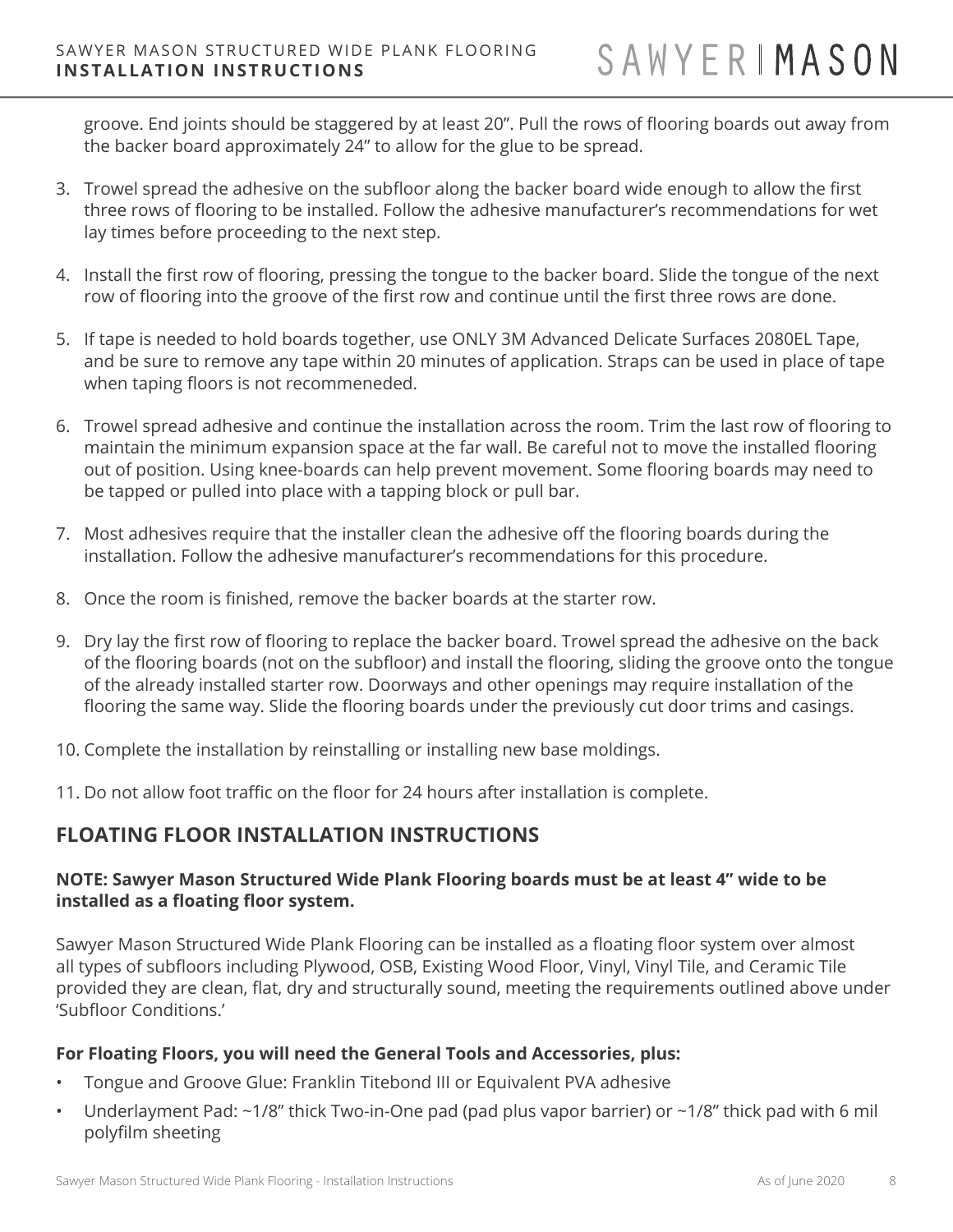• Masking Tape: 3M Advanced Delicate Surfaces 2080EL Tape **NOTE: Do not use tape on the Nordic Collection.** 

## **Floating the Floor**

- 1. If installing over underlayment pad plus a separate layer of polyfilm, install the 6 mil polyfilm first, taping all seams with waterproof tape, and then install the pad. Roll out the first run of pad from wall to wall parallel to the starter wall. On the installed pad mark two points toward each end of the starting wall and chalk a line the full length of the wall through the marks. This is the starter line.
- 2. Lay the first row of flooring using only long boards. The first flooring board and the last flooring board in this row should be a minimum of 12" long and cut to provide the appropriate expansion space on each end. Apply a 1/8" continuous bead of T&G glue on the bottom side of the groove of each end joint. Align the tongue side of the starter row along the chalk line and engage the end joints together. Use shims along the long wall and at both ends of the row to keep the floor in place and maintain the right expansion space.
- 3. Lay the second and third row of flooring boards. End joints should be separated by a minimum of 8" from the adjacent row. Spread a 1/8" bead of T&G glue along the bottom side of the long groove and each end joint groove on the second row of flooring. Engage the groove side of the second row with the tongue of the starter row. Engage the end joints at the same time, aligning them and cutting at the end of each row to allow for appropriate expansion space. Continue this procedure for the third row. These three rows must be aligned straight to ensure that the rest of the installation remains straight.
- 4. Continue using the same procedure. If boards do not easily engage together, use a tapping block or pull-bar. ONLY use 3M Advanced Delicate Surfaces 2080EL Tape as needed to keep the boards together and rows straight. All tape must be removed within 20 minutes of application. Straps can be used in place of tape when taping floors is not recommended.
- 5. Avoid working on top of the installed flooring to prevent breakage of the glue joint.
- 6. Complete the installation by reinstalling or installing new base moldings.
- 7. After installing the floating system, avoid placing any heavy objects (i.e., a piano) or other heavy furniture in the corners or peripheral surroundings in order to allow for expansion/contraction during acclimatization.

## **RADIANT HEAT SYSTEMS**

The following Sawyer Mason products **ARE WARRANTED** for use over hydronic radiant heat: All widths of European Oak, White Oak, Red Oak, Ash, Walnut. Quartersawn Tasmanian Oak is warranted with planks not wider than 8".

#### **The following Sawyer Mason structured products are NOT WARRANTED in installations over radiant heat:**

**• All Hickory products, regardless of plank dimensions.**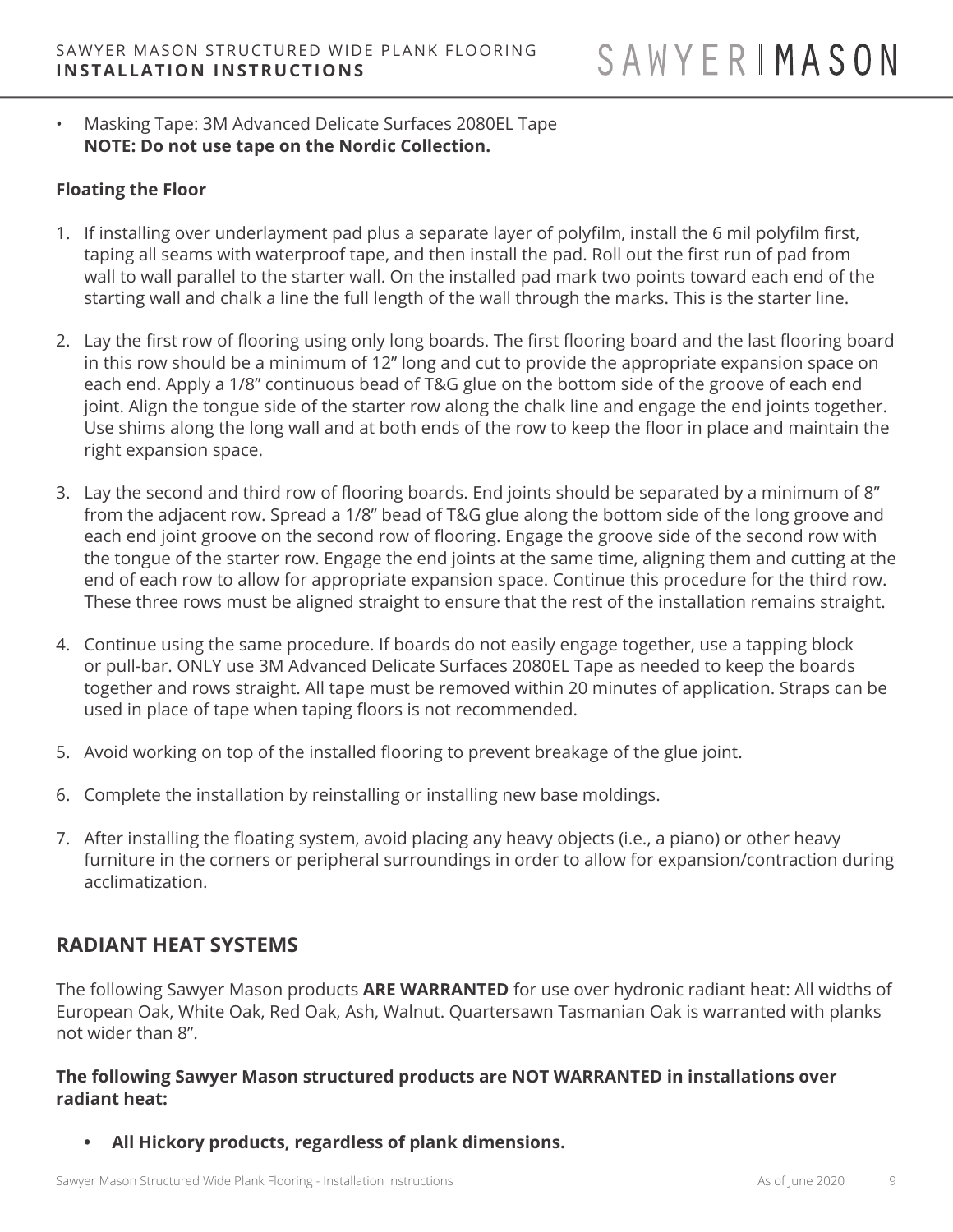**• All products** *other than oak* **with plank widths greater than 8" .** 

**NOTE: Oak of all dimensions may be installed over radiant heat provided that all guidelines and restrictions are followed.**

*Please be advised: Due to the nature of the following timber species, we STRONGLY ADVISE these species NOT to be used as flooring with under-floor heating. These species include: Kempas, Maple, Jatoba, Iroko, Beech, and Australian timber (Jarrah, Sydney Bluegum, Blackbutt, Tasmanian Oak, Spotted Gum). Quartersawn Tasmanian Oak may be installed over radiant heat. Any warranty claims arising from using the above species on under-floor heating will not be entertained.*

In all installations over radiant heat, the warranty will be void if any of the following requirements and instructions are not adhered to:

- The radiant heat system must be hydronic (using warm water). Sawyer Mason Structured Wide Plank flooring is not warranted over electric radiant floor heat systems.
- The heat system must be designed for wood flooring and have an outside temperature sensor and in-floor direct contact temperature sensors.
- The system controller must be designed for wood flooring and have a temperature control mechanism that will not allow the surface temperature of the subfloor to exceed 82°F.
- The system must be kept on and within 15°F of normal operating temperature AT ALL TIMES.
- For concrete subfloors, conduct and document Calcium Chloride Tests per ASTM F1869. Test results must not exceed 2.0 lbs. per 1000 square feet per 24 hours.
- For wood subfloors, use a pin type meter to document the moisture content of the subfloor. Moisture readings should not exceed 8% in any location and readings for the subfloor must be within 2% of the flooring at the time of installation.
- Relative humidity at the jobsite must be maintained between 35% and 55% at all times. Failure to maintain proper humidity levels will void all warranties.
- The radiant heat system must be on and operating at normal output a minimum of 14 days prior to the start of the installation.
- Wood flooring must be delivered to the jobsite and remain unopened. Bring flooring up to ambient room temperature (usually 2-5 days) prior to the start of the installation.
- Temperature in the installation area must be controlled between 60°F and 80°F at all times.
- The radiant heating system should be turned off 48 hours before the start of installation. The radiant heating system can be started again one week after the floor installation is completed, **with a gradual increase of temperature** in accordance with the heating system's regulations.